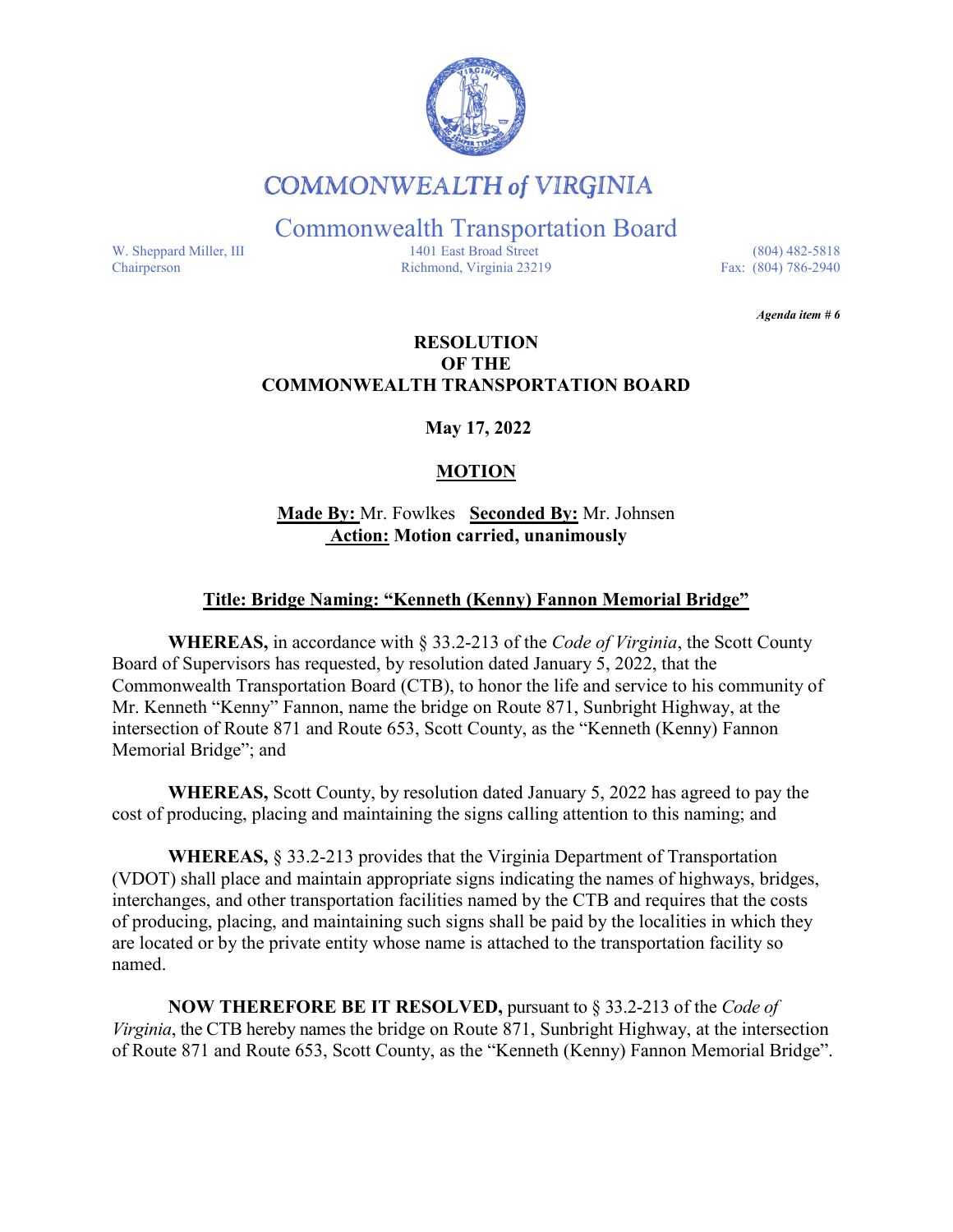Resolution of the Board Bridge Naming: "Kenneth (Kenny) Fannon Memorial Bridge" May 17, 2022 Page 2 of 2

**BE IT FURTHER RESOLVED,** that VDOT is directed to produce, place, and maintain the signs calling attention to this naming, and secure payment from Scott County for these costs as required by law.

####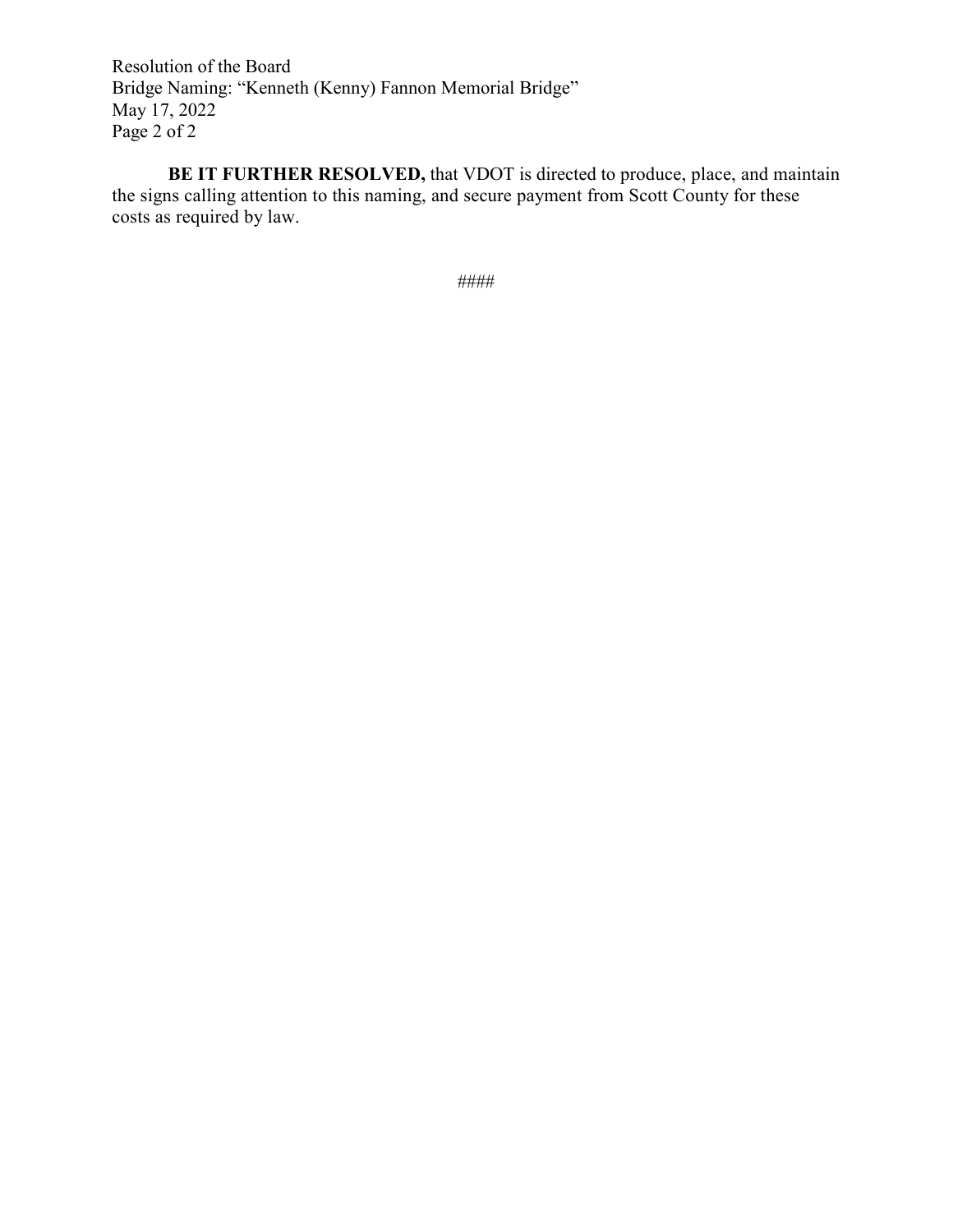#### **CTB Decision Brief**

Bridge Naming: "Kenneth (Kenny) Fannon Memorial Bridge"

**Issue:** Commemorative naming of the bridge on Route 871, Sunbright Highway, at the intersection of Route 871 and Route 653, Scott County as the "Kenneth (Kenny) Fannon Memorial Bridge".

**Facts:** Scott County enacted a resolution on January 5, 2022 to honor the life and contributions to his community of Mr. Kenneth "Kenny" Fannon of Scott County, Virginia.

According to the Scott County resolution:

Mr. Fannon lived most of his life in Scott County and graduated from Rye Cove High School and Whitney Business College. He served in the United States Army as a Corporal during the Korean War Conflict and later went on to become co-owner and Vice President of Robinette Steel for many years.

He founded and organized Scott County's largest event, Duffield Daze, where he was chairman for 36 years. He was an avid railroad enthusiast and collector and was a 51-year member of the National Railway Historical Society. He provided railroad programs at National Tunnel State Park, Southwest Virginia Museum, multiple schools and organizations and also opened the Fannon Railroad Museum which was free to visitors.

He served on many local boards including those of the Lonesome Pine Hospital, Scott County Chamber of Commerce, Virginia State Parks, Mountain Empire Community College, Scott County School Board, Scott County Planning Commission, Scott County Industrial Development Authority, Duffield Development Authority and Duffield Fire and Rescue.

After serving his community diligently and selflessly for many years, Mr. Fannon passed away in 2021.

**Recommendations**: The Virginia Department of Transportation (VDOT) recommends this request be approved.

**Action Required by CTB**: The *Code of Virginia* requires a majority of the CTB members to approve a resolution naming a highway or bridge, as appropriate. A resolution will be provided for the Board's consideration.

**Result if Approved**: The bridge on Route 871, Sunbright Highway, at the intersection of Route 871 and Route 653, Scott County will be known as the "Kenneth (Kenny) Fannon Memorial Bridge". In accordance with law and by resolution, Scott County agrees to pay the costs of producing, placing, and maintaining the signs calling attention to this naming.

**Options:** Approve**,** Deny, or Defer.

**Public Comments/Reactions:** VDOT is not aware of any opposition to this proposal.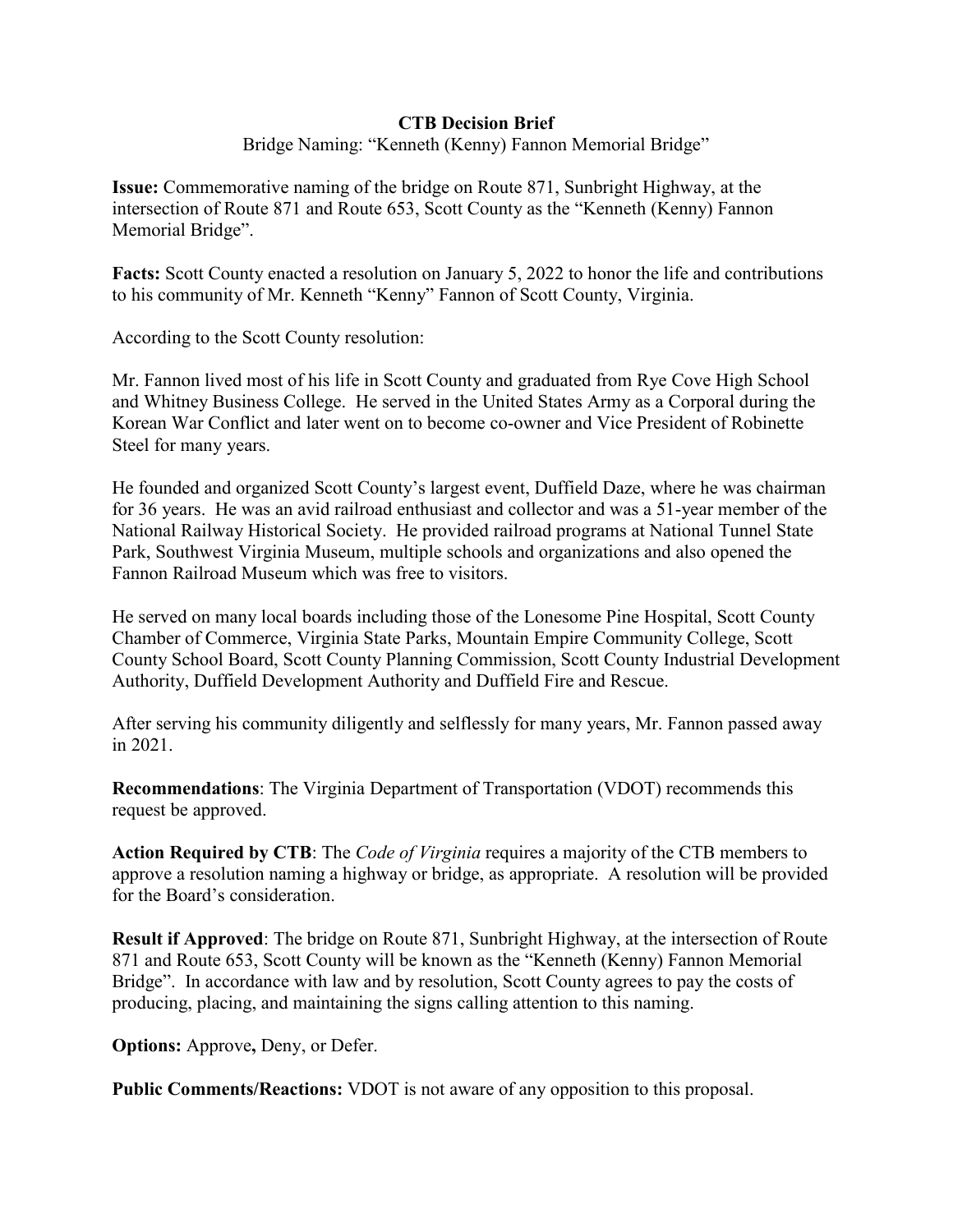**BOARD OF SUPERVISORS** 

DARREL W. JETER MARSHALL D. TIPTON JEREMY P. HERRON **MICHAEL K. BRICKEY** DANNY P. MANN **SELMA G. HOOD** STEFANIE A. CRUBY



**SCOTT COUNTY BOARD OF SUPERVISORS**  **COUNTY ADMINISTRATOR** Freda R. Starnes

190 Beech Street, Suite 201 GATE CITY, VIRGINIA 24251 PHONE: (276) 386-6521 FAX: (276) 386-9198

EMAIL: fstarnes@scottcountyva.com www.scottcountyva.com

**SCOTT** 

**VIRGINIA** 

At a meeting of the Scott County Board of Supervisors begun and held in the Supervisors' meeting room located at the Community Services Building in Gate City, Virginia on Wednesday the 5th day of January, 2022 at 8:30 a.m.

|  | PRESENT: Darrel W. Jeter          |
|--|-----------------------------------|
|  | Marshall D. Tipton                |
|  | Jeremy P. Herron                  |
|  | Danny P. Mann - Chairman          |
|  | Michael K. Brickey                |
|  | Selma G. Hood                     |
|  | Stefanie A. Cruby - Vice-Chairman |

ABSENT: None.

On a motion by Selma G. Hood, duly seconded by Stefanie A. Cruby, this Board hereby adopts the following:

#### RESOLUTION NO: 2022-01

BRIDGE NAMING ON ROUTE 871, NATURAL TUNNEL PARKWAY, IN SCOTT COUNTY AS **THE** "KENNETH (KENNY) FANNON MEMORIAL BRIDGE"

WHEREAS, Kenneth "Kenny" Fannon (1931 - 2021) lived most of his life in Scott County, a graduate of Rye Cove High School and Whitney Business College, and

WHEREAS, Mr. Fannon served in the United States Army as a Corporal during the Korean War Conflict and later became co-owner and Vice President of Robinette Steel for many years, and

WHEREAS, in 1981 Mr. Fannon founded and organized Scott County's largest event, Duffield Daze where he was chairman for 36 years, and

WHEREAS, Mr. Fannon was an avid railroad enthusiast and collector. He was a 51-year member of the National Railway Historical Society. He collected artifacts and opened the Fannon Railroad Museum free to visitors. Throughout the years, he provided railroad programs at Natural Tunnel State Park, Southwest Virginia Museum, schools and numerous organizations, and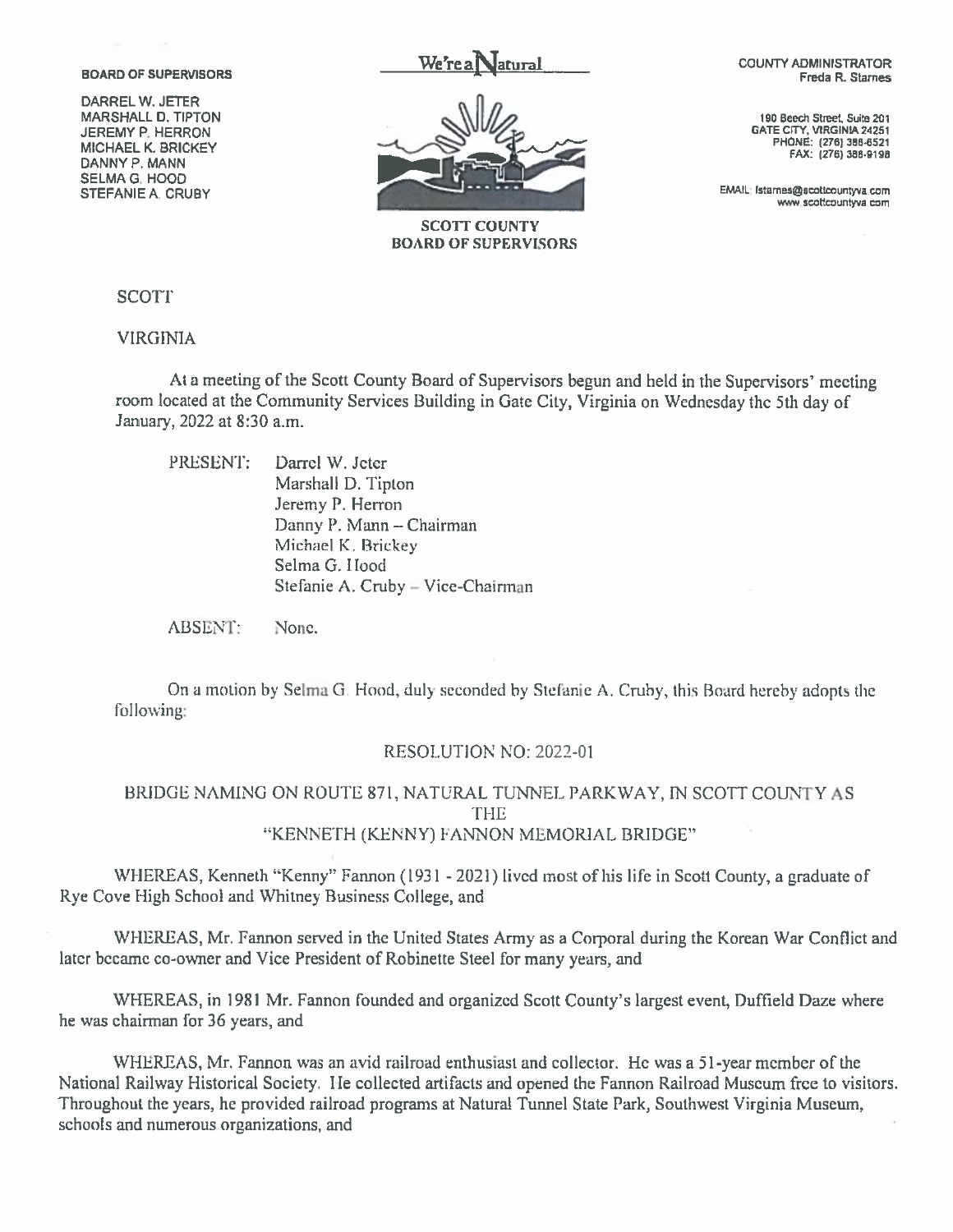WHEREAS, he often stated "I have always tried to make our county and our country a better place to live." He served on several local boards including Lonesome Pine Hospital, Scott County Chamber of Commerce, Virginia State Parks, Mountain Empire Community College, Scott County School Board, Scott County Planning Commission, Scott County Industrial Development Authority, Duffield Development Authority and Duffield Fire and Rescue, and

WHEREAS, Section 33.2-213 of the Code of Virginia authorizes the Commonwealth Transportation Board (CTB) to give suitable names to state highways, bridges, interchanges, and other transportation facilities and change the names of any highways, bridges, interchanges, or other transportation facilities forming a part of the systems of state highways, and

WHEREAS, Section 33.2-213 provides that the Virginia Department of Transportation shall place and maintain appropriate signs indicating the names of highways, bridges, interchanges, and other transportation facilities named by the CTB and requires that the costs of producing, placing, and maintaining such signs shall be paid by the localities in which they are located.

NOW, THEREFORE, BE IT RESOLVED, that Scott County, in accordance with the requirements of Section 33.2-213 of the Code of Virginia, does hereby request that the CTB name structure number 6597, located on Route 871, Natural Tunnel Parkway, in Scott County as the Kenneth (Kenny) Fannon Memorial Bridge.

BE IT FURTHER RESOLVED, that Scott County agrees to pay the cost of producing, placing, and maintaining the signs calling attention to this naming.

> Voting aye: Darrel W. Jeter, Marshall D. Tipton, Jeremy P. Herron, Danny P. Mann, Michael K. Brickey, Selma G. Hood, and Stefanic A. Cruby.

Voting nay: None.

Juda R Stainer Attest:

Virginia Department of Transportation  $C:$ Sally Kegley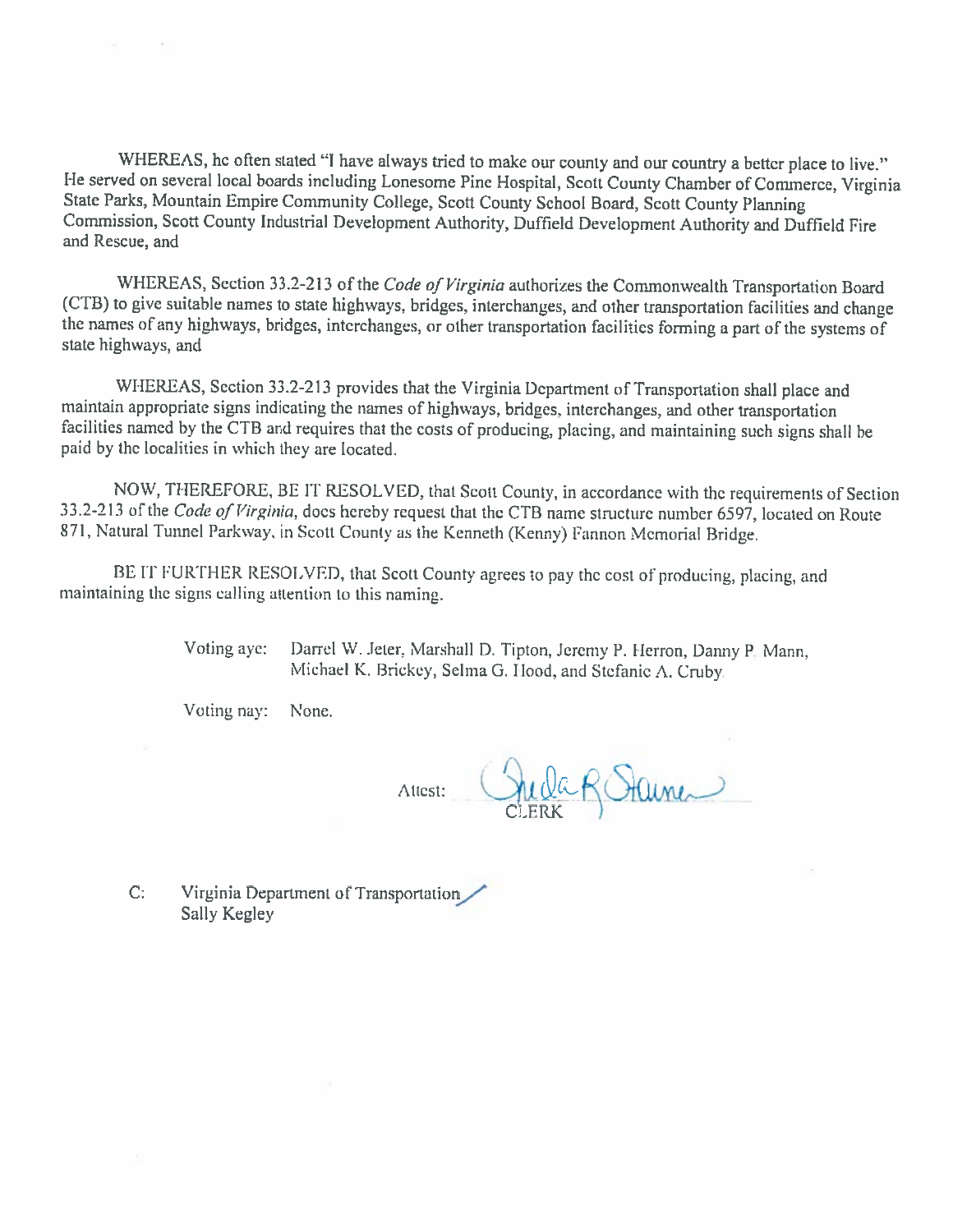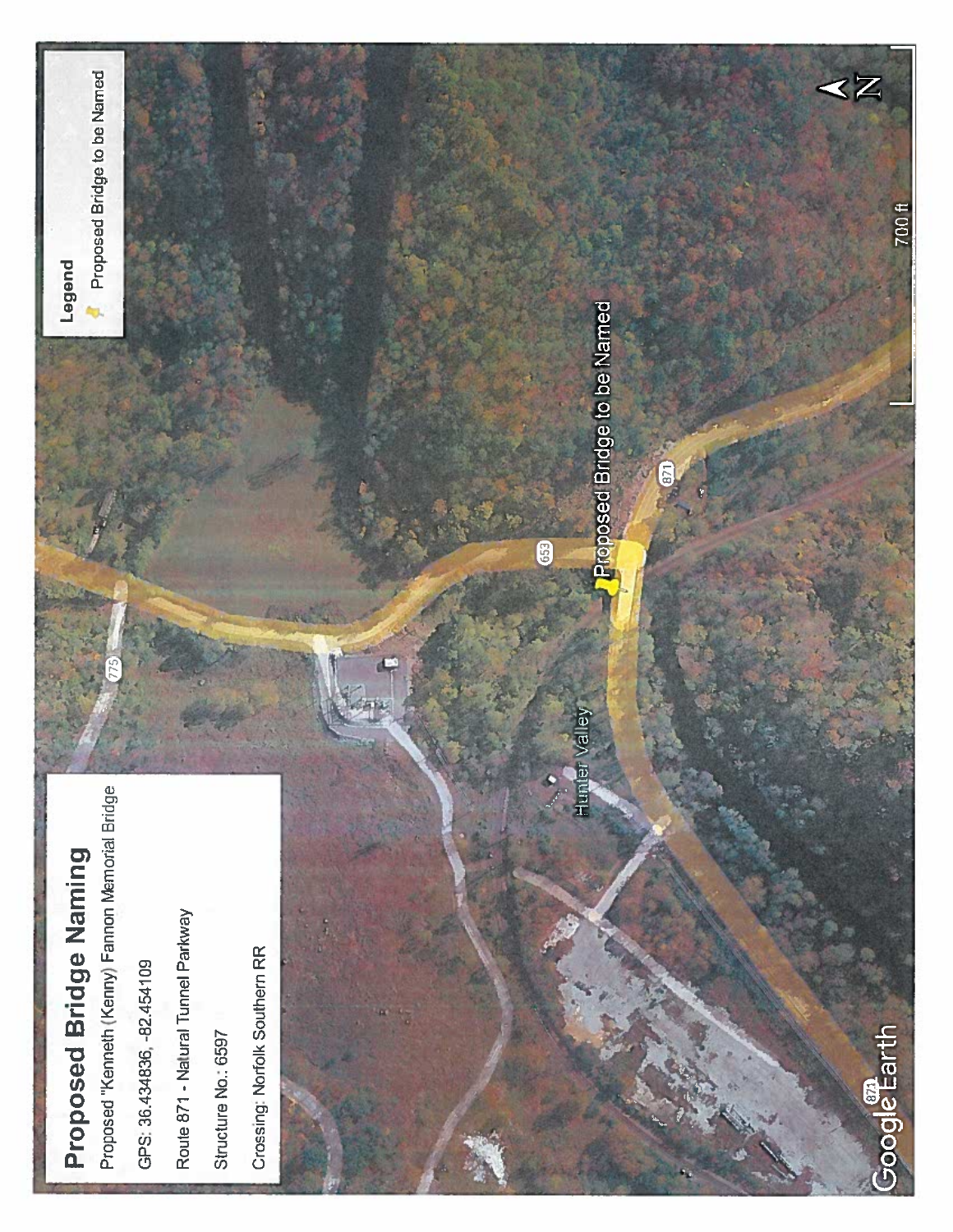